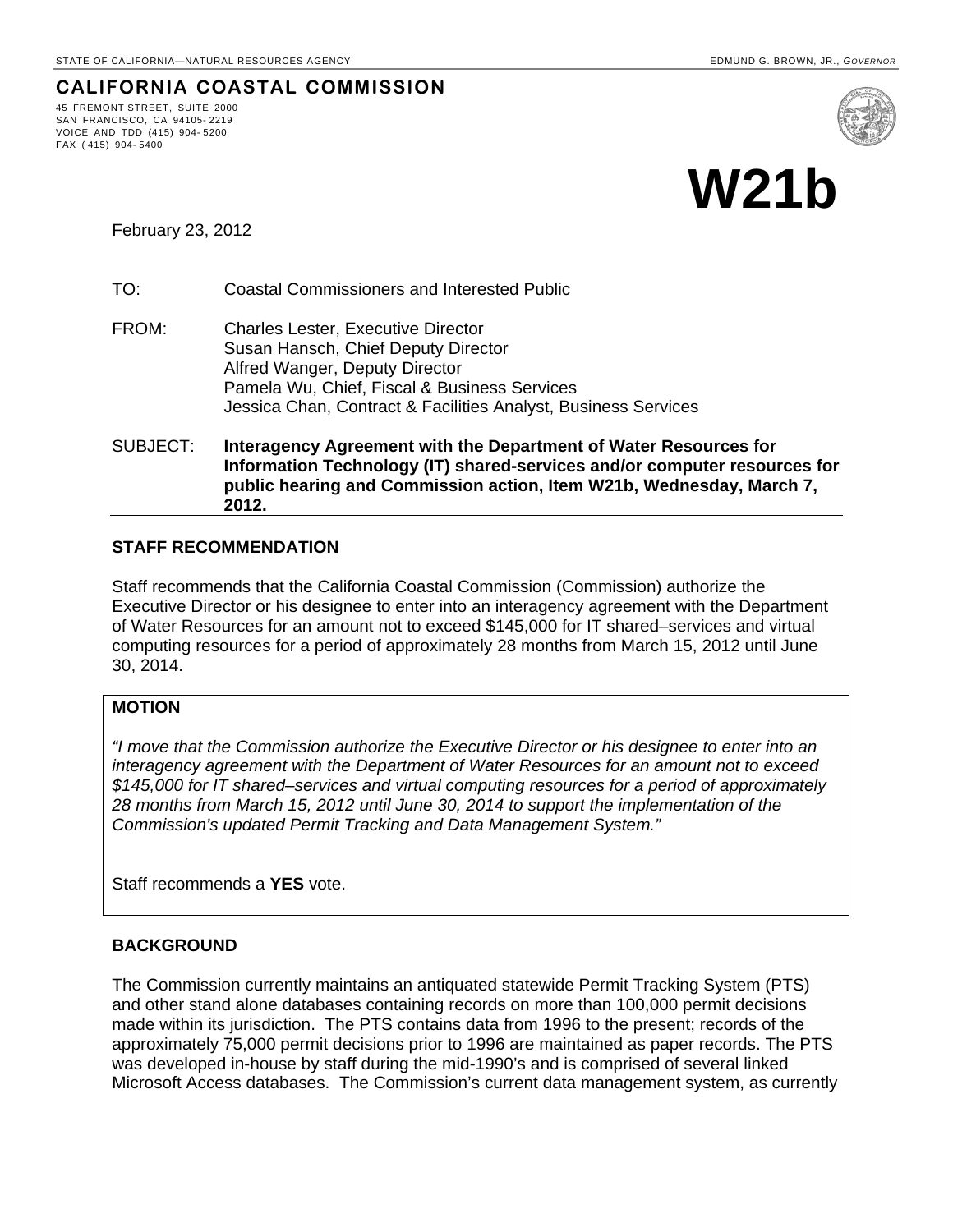Interagency Agreement with the Department of Water Resources March 2012 Coastal Commission Hearing Page 2

architected in Microsoft Access, is technically incapable of meeting the Commission's business needs for permitting, land use, enforcement and other program functions.

Beginning in 2006, Commission staff sought funding to upgrade the existing dabase systems through grant applications, budget augmentations and other sources. In 2010, Commission staff, working with staff from the Calfornia Natural Resources Agency and the California Technology Agency developed a Feasibility Study Report (FSR) for the Commission's Coastal Data Management System upgrade project. A completed and approved FSR is a requirement for funding IT related projects for all state agecies. The FSR for the Commission project was approved in April 2011.

Concurrent with the completion of the FSR, Commission staff developed a Budget Change Proposal (BCP) seeking augmentation of \$1,136,000 to the Commission's Operating Expenses and Equipment (OE&E) budget from a deposit to the Violation Remediation Account Fund 0565 (VRA) (non-general fund) from the settlement of an old Coastal Act violation case. The VRA is the depository account for fines and penalties paid to settle violations of the Coastal Act. The VRA is administered by the State Coastal Conservancy. Funds from the VRA are appropriated by the Legislature to be expended for carrying out the provisions of the Coastal Act. State Coastal Conservancy Management Staff concurred with the direct appropriation of VRA settlement monies to the Commission for this essential database modernization project. The BCP was approved by the Department of Finance and the Administration in April 2011 and included in the legislatively approved budget for FY 2011-12, which was signed by the Governor in June 2011.

The Commission also obtained a one-time federal grant for the project from the Department of Commerce through the National Oceanic and Atmospheric Administration (NOAA). NOAA is providing \$176,783 for the Commission to support scoping, design and database configuration of the new Coastal Data Management System (CDMS).

The first phase of this two year project involved the procurement of the software system. The Commission approved this procurement at the December 9, 2011 meeting. The procurement was awarded to Accela, Inc., the vendor who best met the Commission's needs. The second phase of this project is to enter into a contract for IT Consulting Services to design and configure the system, migrate existing data into the new database system, and train staff in the administration and operation of the new system. This IT Consulting Services contract is also subject to Commission approval and was placed on the Commission's March 2012 agenda as Item W21a.

Additionally, the California Technology Agency issued Information Technology Policy Letter 10- 14 (ITPL 10-14) dated October 29, 2010, that imposed a requirement that new data systems or public facing applications must be located at a state approved Tier III-equivalent data center. During the development of the Commission's CDMS project, Commission staff worked with staff at the California Natural Resources Agency Data Center (Data Center), operated by the Department of Water Resources, to plan and prepare for the eventual installation and operation of the Commission's CDMS at the Data Center (a state approved Tier III Data Center) to comply with the requirements of ITPL 10-14.

The Commission's CDMS will be installed in a VMware virtualized environment in the Test and Development facility at the Data Center in Sacramento. The Data Center will provide hosted virtual services for web, application, database and geographic information systems, and